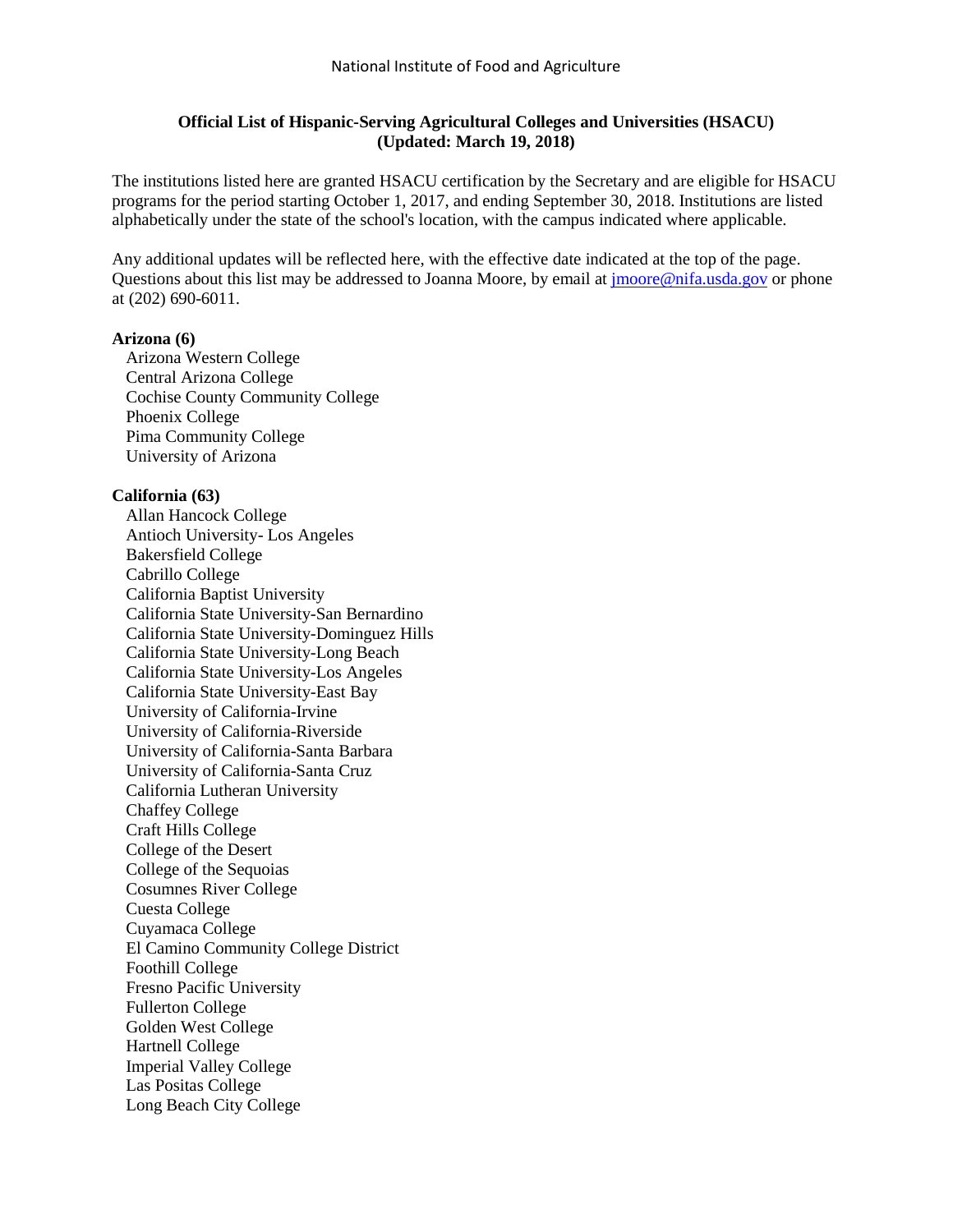Los Angeles Pierce College Mendocino College Merced College Mills College MiraCosta College Modesto Junior College Mt San Antonio College Mt San Jacinto Community College District Napa Valley College National University Orange Coast College Pacific Union College Porterville College Reedley College Santa Ana College Santa Barbara City College Santa Monica College San Bernardino Valley College San Diego City College San Diego Mesa College San Diego State University San Jose State University Saint Mary's College of California Southwestern College University of California-Irvine University of California-Riverside University of California-Santa Cruz Victor Valley College West Hills College- Coalinga Whittier College Woodland Community College Yuba College

**Colorado (2)** Aims Community College Community College of Denver

### **Florida (5)**

Broward College Florida International University Miami Dade College Palm Beach State College Valencia College

**Illinois (1)** Dominican University

### **Kansas (3)**

Dodge City Community College Garden City Community College Seward County Community College and Area Technical School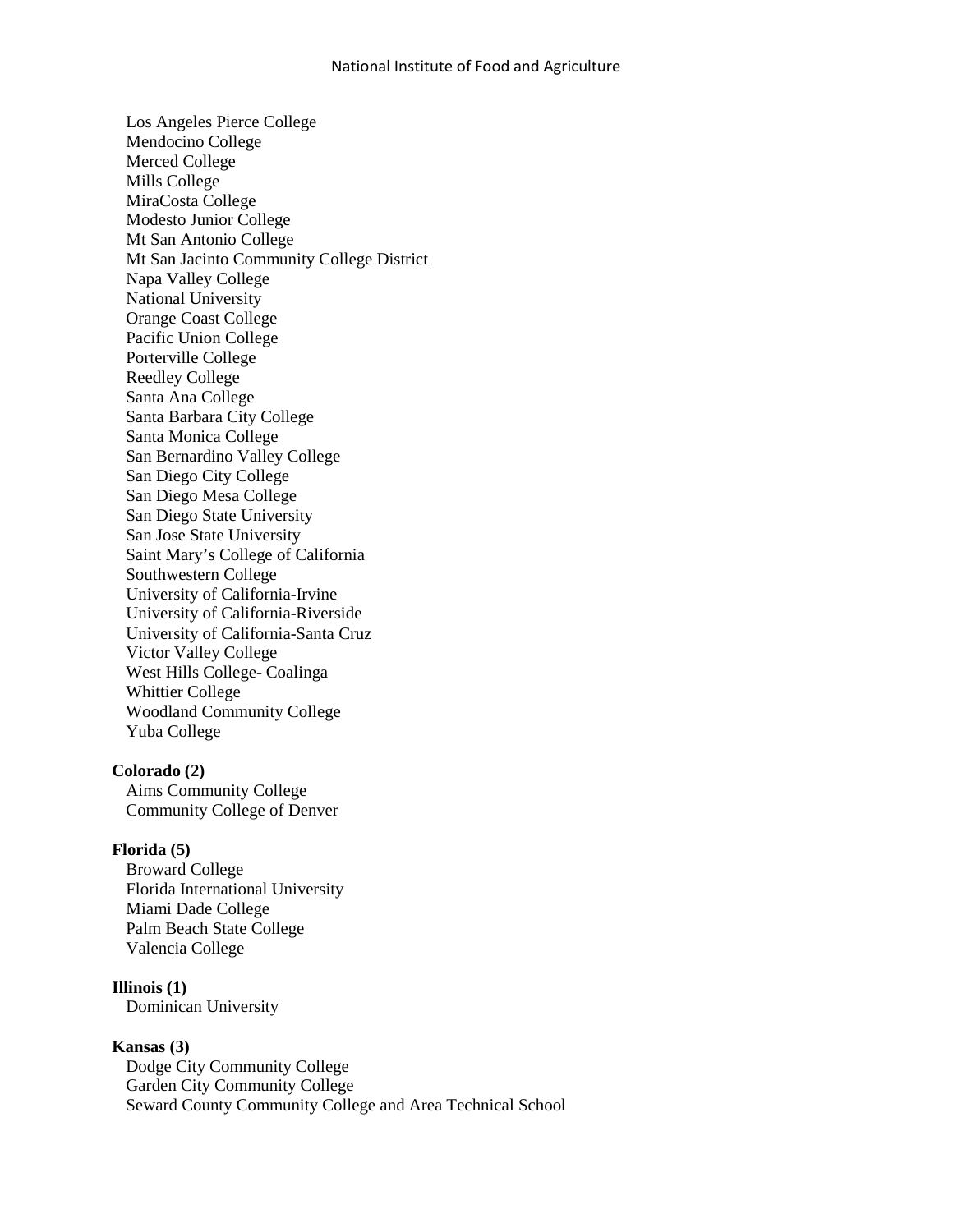#### **Massachusetts (1)**

Springfield Technical Community College

#### **Nevada (2)**

College of Southern Nevada Truckee Meadows Community College

#### **New Jersey (5)**

Essex County College Kern University Saint Peter's University

#### **New Mexico (10)**

Central New Mexico Community College Eastern New Mexico University- Main Campus Eastern New Mexico University- Ruidoso Campus Mesalands Community College New Mexico Highlands University Northern New Mexico College Santa Fe Community College Western New Mexico University University of New Mexico – Los Alamos Campus University of New Mexico-Main Campus

#### **New York (5)**

CUNY City College CUNY Hunter College CUNY LaGuardia Community College Mercy College SUNY Westchester Community College

# **Oregon (1)**

Chemeketa Community College

### **Puerto Rico (15)**

Instituto Tecnologico de Puerto Rico- Recinto de Manati Inter American University of Puerto Rico - Aguadilla Inter American University of Puerto Rico - Bayamon Inter American University of Puerto Rico - Metro Inter American University of Puerto Rico - San German Inter American University of Puerto Rico - Ponce Pontifical Catholic University of Puerto Rico – Ponce Universidad Del Turabo Universidad Metropolitana University of Puerto Rico-Arecibo University of Puerto Rico-Humacao University of Puerto Rico-Utuado University of Puerto Rico-Medical Sciences University of Puerto Rico-Rio Piedras University of Puerto Rico-Mayaguez